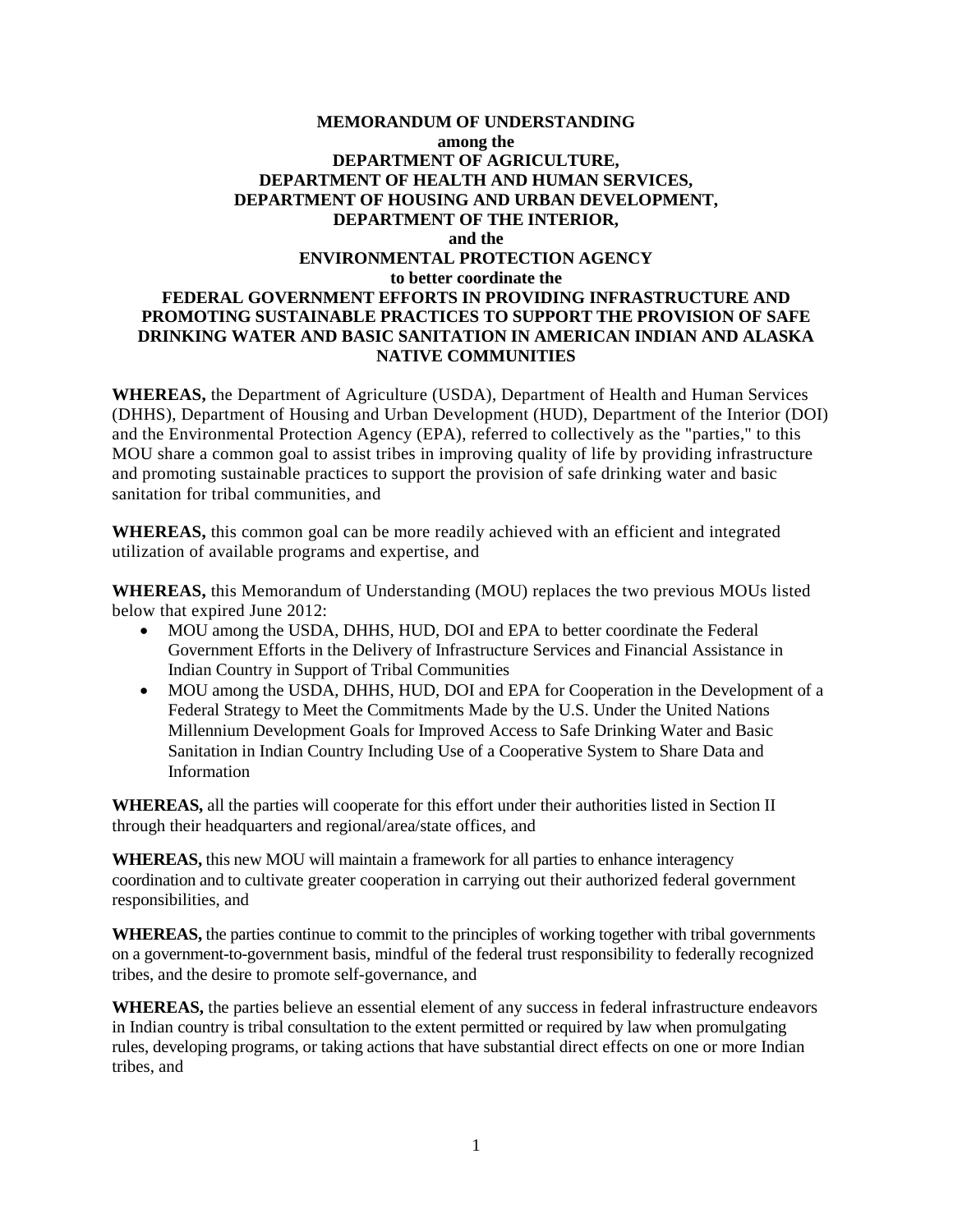**WHEREAS**, all parties will continue to coordinate, with a full understanding of each party's existing water and waste disposal infrastructure and technical assistance programs in Indian country (including solid waste management programs), to provide improved access to safe drinking water and basic sanitation, and

 opportunities to the tribes to assist tribes in providing or sustaining improved access to safe drinking **WHEREAS**, the parties will continue to make available technical assistance and operator training water and basic sanitation to their people, and

 **NOW, THEREFORE,** the parties enter into this Memorandum of Understanding for the following purposes.

### **1**. **I. Purposes:**

- programs and policies of each party as they pertain to funding for infrastructure construction, A. To maintain the structures and procedures necessary to have a common understanding of the solid waste management efforts and technical assistance to tribes.
- B. To work together to improve the capacity of American Indian and Alaska Native communities to operate, manage, and maintain sustainable infrastructure.
- C. To enhance the efficient leveraging of funds, on federal, tribal, state, and local levels.
- programs that contributes to tribal water and waste disposal infrastructure. D. To work collectively and collaboratively with tribes to promote an understanding of federal
- E. To identify and address programs, initiatives, and other issues that will improve planning, construction, operation, and maintenance of sustainable infrastructure.
- F. To continue the structures and procedures necessary to allow and facilitate the exchange of data and information in the most appropriate manner.

# **II. Authorities**

A. Authorities of Specific Parties

 operation of safe and affordable drinking water and waste disposal systems. Loans and grants are areas and towns of under 10,000 people for new construction, replacement, expansion or other improvements to drinking water and waste facilities. The programs are administered at the local **Department of Agriculture — Rural Development** is authorized through the Water and Environmental Programs to provide financial and technical assistance for the development and made to public bodies, and not-for-profit corporations including cooperatives and Indian tribes in rural level by USDA-RD State Offices and Area Offices.

• Consolidated Farm and Rural Development Act, as amended; (7 U.S.C. 1921, *et seq*.)

# **Department of Housing and Urban Development — Public and Indian Housing (PIH)** is

 authorized, under the Native American Housing Assistance and Self-Determination Act (NAHASDA) and the Indian Community Development Block Grant Program, to provide financial and technical assistance for the development and management of low-income housing and community development projects in American Indian and Alaska Native communities. The role of HUD's Office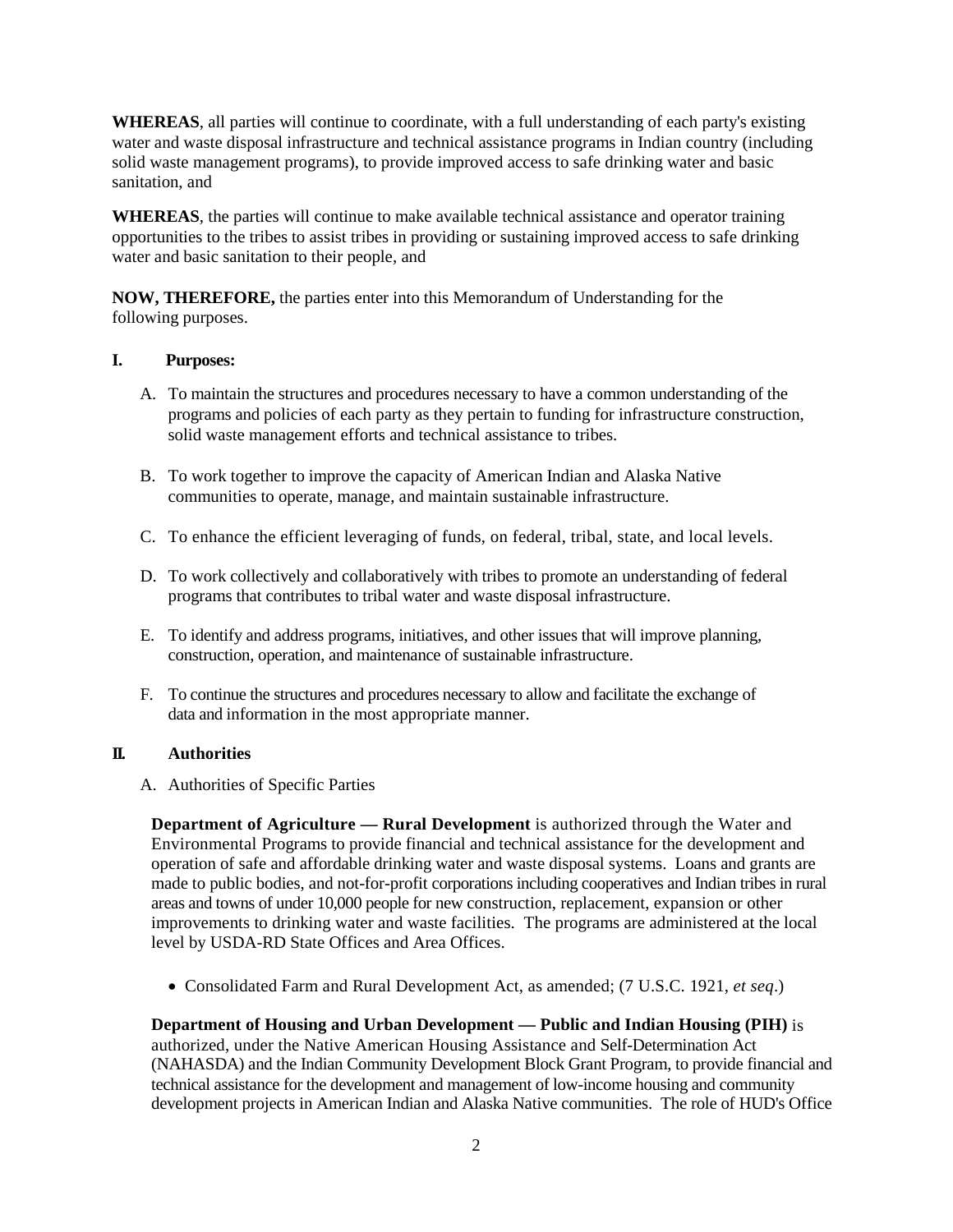is available to Native American families, to facilitate the development of viable communities, to create the programs. HUD provides Federal assistance in a manner that recognizes the right of Indian of Native American Programs (ONAP) within PIH is to ensure safe, decent and affordable housing economic opportunities for Indian housing residents, and to ensure fiscal integrity in the operation of self-determination and tribal self-governance by making such assistance available directly to the Indian tribe or its tribally designated housing entity (TDHE).

- Native American Housing Assistance and Self-Determination Act of 1996, as amended (25) U.S.C. 4101 *et seq.*)
- Title I of the Housing and Community Development Act of 1974, as amended (42 U.S.C. 5301 *et seq*.)

 health/engineering component of IHS, and it assists tribal communities in the wastewater, solid waste, and technical assistance on operation and maintenance). IHS has the communities with the necessary sanitation facilities, health care and associated facilities, and related **Department of Health and Human Services — Indian Health Service** is authorized to provide a comprehensive primary and preventative health services delivery system for American Indians and Alaska Natives. The Office of Environmental Health and Engineering is the environmental development/construction of health care facilities and sanitation facilities infrastructure (water, primary responsibility and authority to provide American Indian and Alaska Native homes and services.

- Snyder Act, 25 U.S.C. 13
- • "Transfer Act", 42 U.S.C. 2001 *et seq*.
- Public Law 86-121, 42 U.S.C. 2004a (Section 7 of the Transfer Act)
- Indian Self-Determination and Educational Assistance Act, Public Law 93-638, as amended (25 U.S.C. 450 *et seq*.)
- Indian Health Care Improvement Act, Public Law 94-437, as amended (25 U.S.C. 1601 *et seq*.)
- • Indian Lands Open Dump Cleanup Act of 1994, Public Law 103-399, (25 U.S.C. 3901 *et seq.*)

 **Environmental Protection Agency** is authorized to make grants to American Indians and Alaska Natives that address the most significant public health threats associated with drinking water and wastewater systems that serve tribes. The grants may be used for the planning, design, and construction of public water systems and wastewater treatment systems to serve tribes. EPA has programs. EPA cooperates with IHS in their responsibility to study and inventory open dumps. them for closure. authority to assist tribes by providing technical assistance to managers and operators of public water systems and conducting sanitary surveys of public water systems. EPA is authorized to make grants to federally recognized tribes and tribal consortia for developing and implementing solid waste EPA's primary solid waste focus is to assist the tribes with development of integrated waste management plans to address open dumps, rank the relative risk of open dumpsites and prioritize

 • Safe Drinking Water Act of 1974, (42 U.S.C. 300f et seq.), specifically Sections 1443(a) and 1452(i)

- Clean Water Act of 1977, (33 U.S.C. 1251 *et seq.*), specifically Section 518
- Resource Conservation and Recovery Act of 1976, (42 U.S.C. 321 et seq.), specifically Section 8001
- Indian General Assistance Program Act of 1992, Public Law 102-497, (42 U.S.C. 4368b)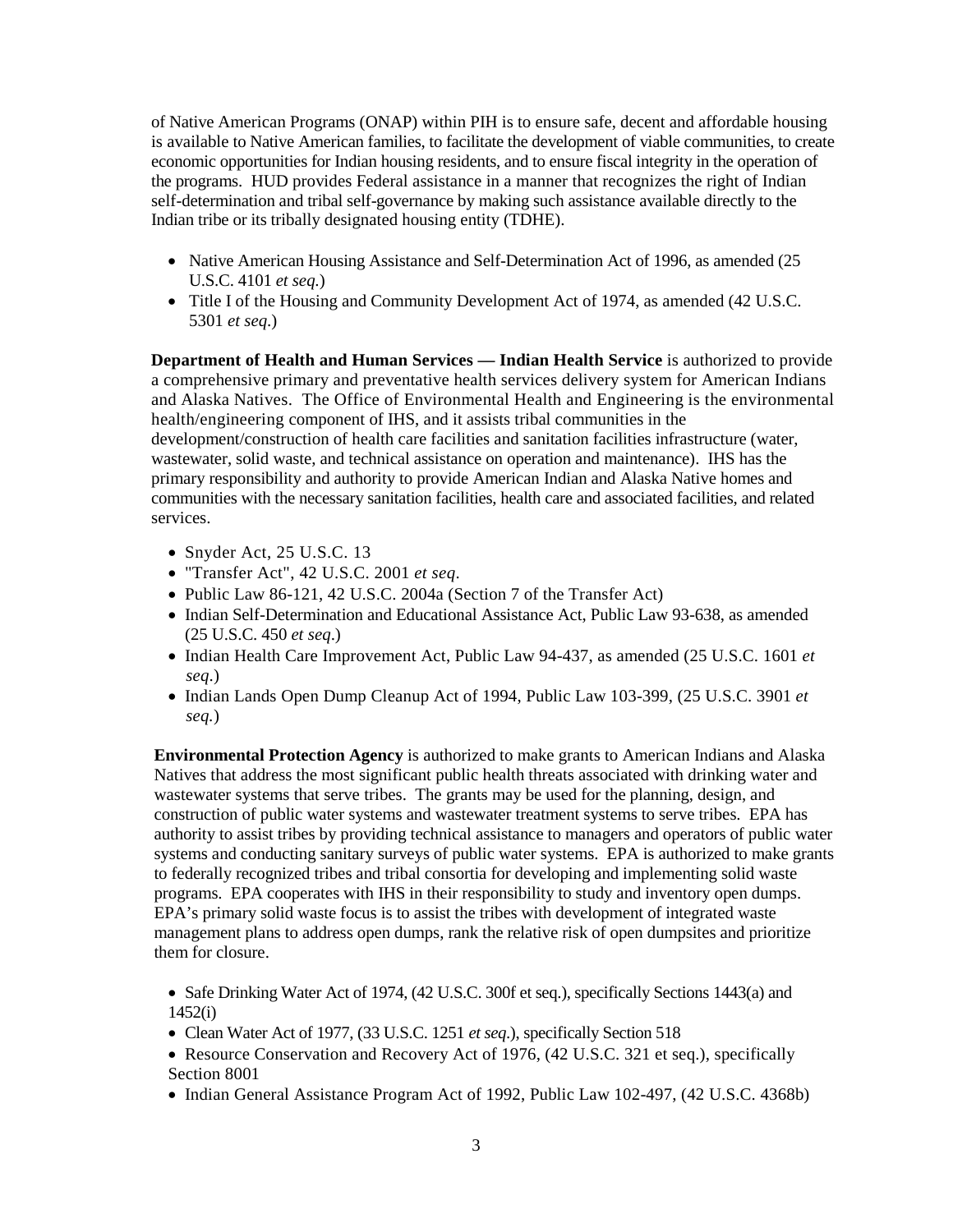• Indian Lands Open Dump Cleanup Act of 1994, Public Law 103-399, (25 U.S.C. 3901 *et seq.*)

 sites and required easements; to review, approve and record all required trust or restricted fee land lease and easement documents; to develop access roads to housing sites in accordance with tribal road systems; and to assist with other support, when available, that may be necessary for the timely **Department of the Interior — Bureau of Indian Affairs** is authorized, pursuant to 25 CFR parts 162, 169, and 170, to assist in the preparation of appropriate lease documents for housing road priorities; to provide maintenance services for those roads and streets accepted into the BIA development of housing.

 construct, operate, and maintain water resources projects in the 17 Western States, and as **Department of the Interior — Bureau of Reclamation** is authorized pursuant to the Reclamation Act of 1902, as amended and supplemented, and other applicable federal law, to applicable, the State of Hawaii.

B. General Authorities

Data and Information — The Information Technology Management Reform Act (Clinger-Cohen Act) and the Office of Management and Budget Circular A-16 (revised November 2010) mandate that all federal agencies, including the partners, develop common data standards and protocols for the efficient sharing of information.

C. Effect of MOU on Authorities of Parties

Nothing in this MOU alters the statutory authorities or any other authorities of the parties. This MOU is intended to facilitate cooperative efforts for the mutual provision of services, support, and technical assistance by the parties in the conduct of their official business.

# **III. Responsibilities**

- A. Each party commits at the highest appropriate level to implement agreed upon activities, to the extent practicable and permitted by its authorities, to help successfully meet the purposes of this MOU.
- changes that may result from MOU related discussions and decisions. B. Each agency will comply with its own tribal consultation policy for impacted federal program
- C. Each party, to the extent legally appropriate and practicably feasible, will provide the other signatories with access to relevant data related to the identified programmatic activities to help successfully meet the purposes of this MOU.
- D. The parties will convene on a regular basis to discuss issues within the scope of and related to the purposes of this MOU.

# **IV. Rights in Data**

Data that is provided to the coordinating Agency/Department in furtherance of the activities under this MOU will be exchanged to the extent consistent with each party's authority without use and disclosure restrictions unless the parties decide to impose restrictions on specifically designated data or information.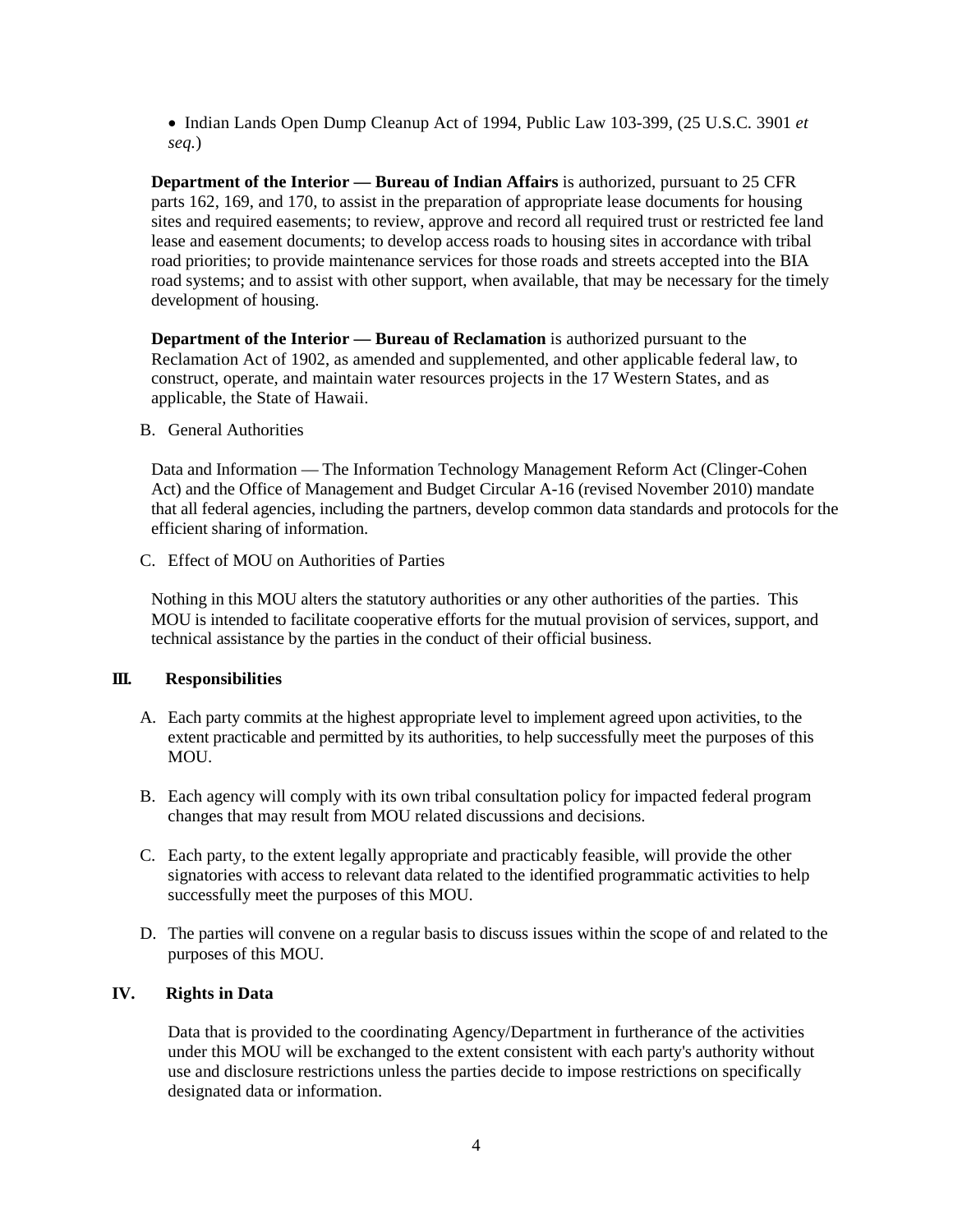#### **V**. **V. Responsible Officers**

A. The following are the responsible officers, at the time of this signing, for each party to this MOU:

Department of Agriculture: Assistant Administrator for Water and Environmental Programs Rural Utilities Service

Department of Health and Human Services: Director, Division of Sanitation Facilities Construction Indian Health Service

Department of Housing and Urban Development: Deputy Assistant Secretary Office of Native American Programs

Department of Interior: Director Bureau of Indian Affairs

Environmental Protection Agency: Deputy Assistant Administrator Office of Water

B. The Environmental Protection Agency will coordinate with the other signatory agencies on regular meetings intended to scope out future activities pursuant to this MOU.

# **VI. Limitations**

- A. All commitments made pursuant to this MOU are subject to the availability of appropriated funds and each party's budget authorities and priorities. Nothing in this MOU, in and of itself, requires the parties to commit, obligate, or expend their appropriations.
- B. Any endeavor involving the transfer of funds between the parties to this MOU will be executed in separate agreements between or among the participating parties.
- C. This MOU does not create any right, benefit, or trust responsibility, substantive or procedural, enforceable by law or equity against any of the parties, their officers or employees, or any other person. This MOU does not direct or apply to any person outside of the named parties.

# **VII. Duration**

 This MOU becomes effective on the date of final signature and will remain in effect for an 8-year term from the effective date. Any party upon 90-day notice to the other parties may suggest amending this MOU. The MOU, however, can only be amended through a written agreement signed by all parties.

#### **IX. Termination**

Any party upon 90-day written notice to the other parties may terminate this agreement, at any time and for any reason it deems substantial.